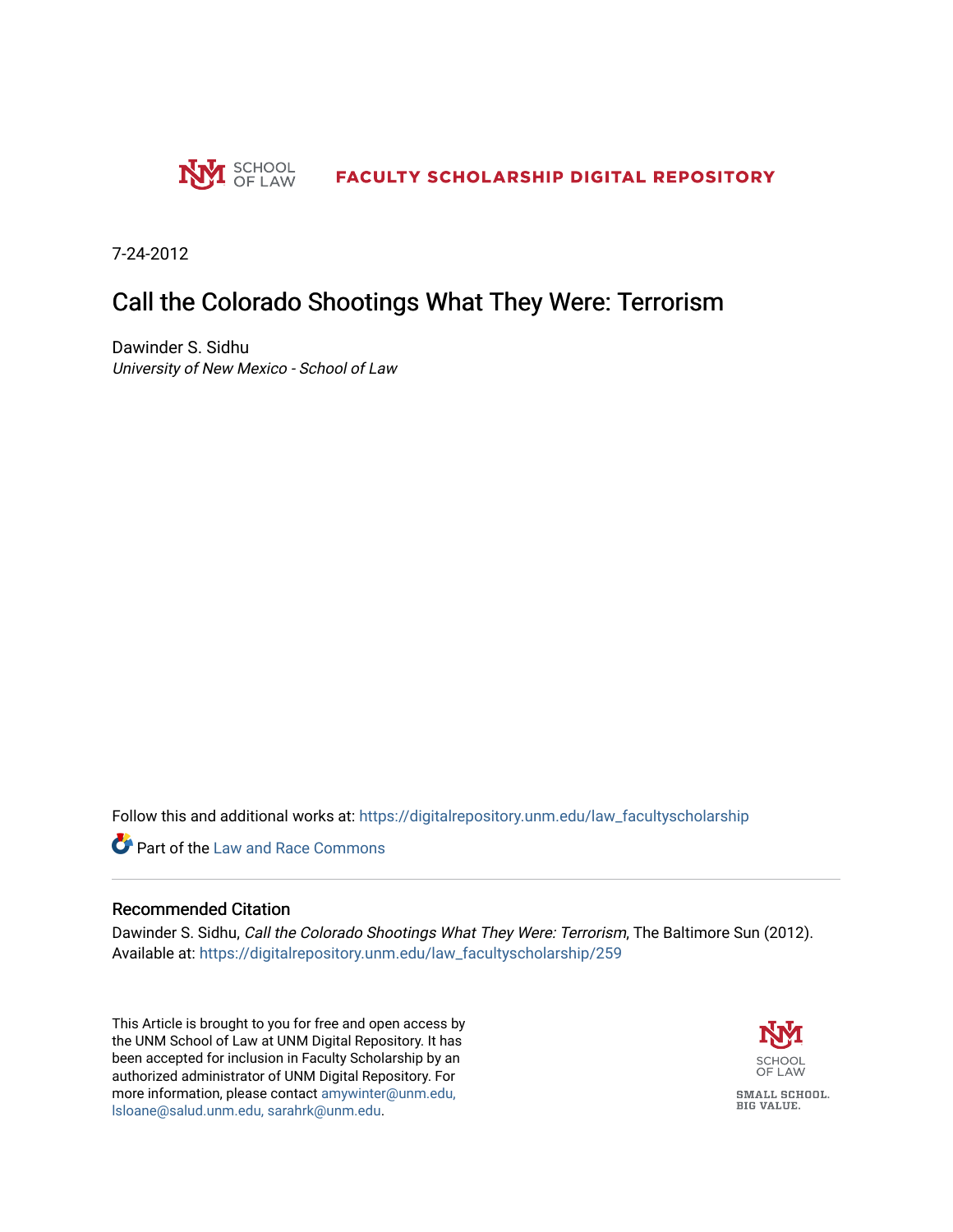[http://www.baltimoresun.com/news/opinion/oped/bs-ed-colorado-shooting](http://www.baltimoresun.com/news/opinion/oped/bs-ed-colorado-shooting-terrorism-20120724-story.html)[terrorism-20120724-story.html](http://www.baltimoresun.com/news/opinion/oped/bs-ed-colorado-shooting-terrorism-20120724-story.html)

## **Call the Colorado shootings what they were: terrorism** By Dawinder Sidhu

The Baltimore Sun July 24, 2012, 10:36 AM

In the search for answers in the wake of the shootings in Aurora, Colo., authorities have made one curious conclusion about the suspect, James Holmes. The FBI has made clear that Mr. Holmes has no ties to terrorism. This is flat wrong — he is a terrorist. And this label matters.

According to the police, Mr. Holmes — armed with an assault rifle and other guns, and ensconced in battle armor — indiscriminately and emotionlessly shot at moviegoers, some of whom were children, and some of whom were trying to escape. The rampage also appears to have been premeditated. Mr. Holmes recently bought thousands of rounds of ammunition and, on the night of the movie premiere, authorities say, he calmly purchased a ticket and returned to his car to prepare himself before reentering the theater to disorient and then shoot at the large crowd. He now faces charges of killing 12, including a 6 year-old girl, and injuring dozens more. That mass shooting inflicted deep psychological wounds on countless others.

For that reason alone, the crime Mr. Holmes is accused of — the cold, calculated shooting of innocents in a movie theater — qualifies as terrorism and its perpetrator as a terrorist. As Adam Gopnik notes in The New Yorker, "we don't know, and perhaps never will, what exactly 'made him' do what he did; but we know how he did it." The "why" may explain and offer context, but the "how" is enough for the incident to fall into the category of terrorism.

To suggest otherwise and insist that acts of terrorism must be premised on an established ideology or discernible beliefs would be to place subjective motivation above objective action. It would be to posit, in effect, that the "terrorism" definition applies without question to those who claim some allegiance to radical Islam, regardless of their psychological condition, whereas all others get the benefit of the doubt. This double-standard is unfair to Muslims and lets everyone else off the hook, to our own peril.

Accordingly, there are advantages to defining terrorism as the premeditated, random murder of innocent people that causes physical and psychological harm on a community, without regard to whether the perpetrator attempted to further a possible message.